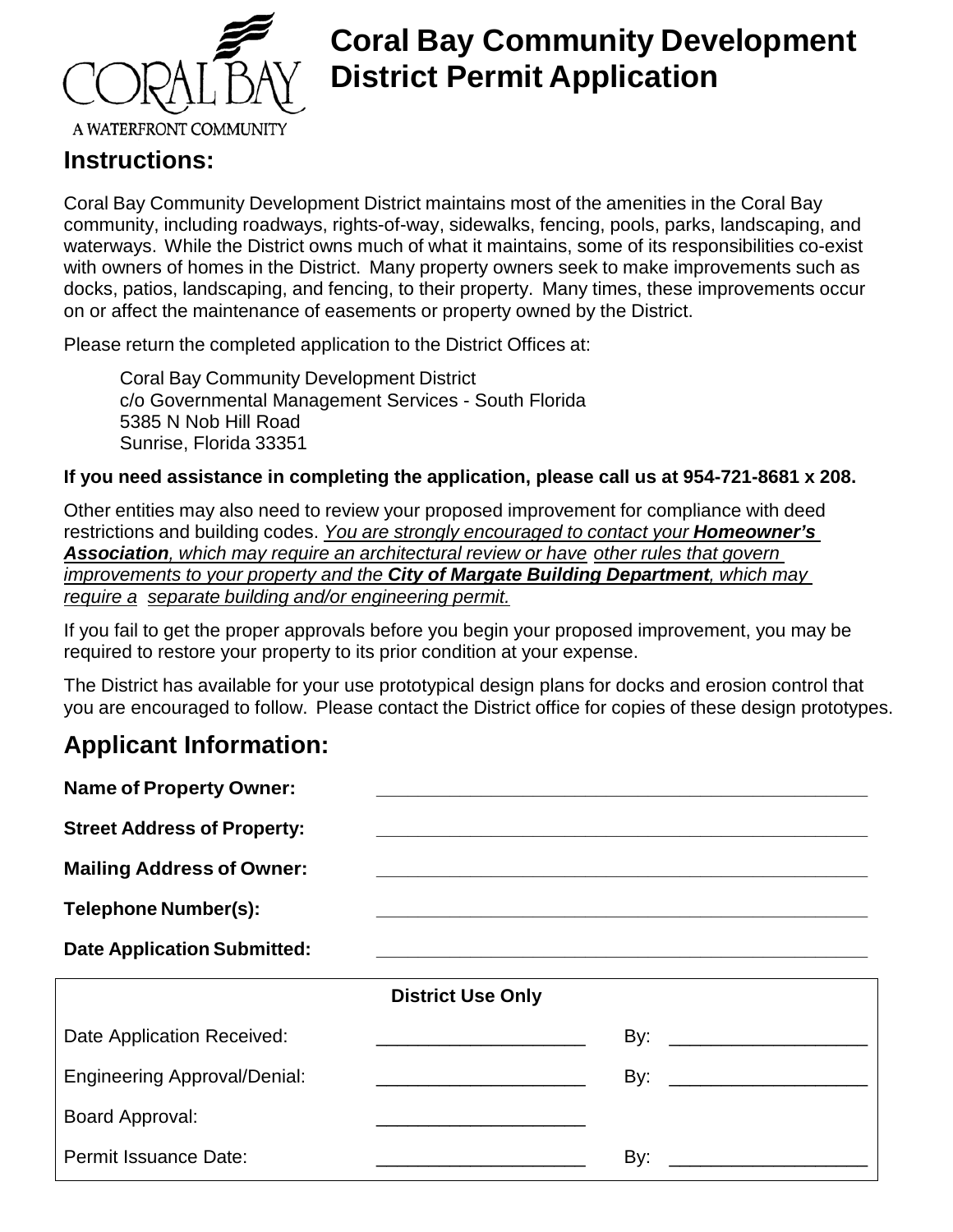

# **Coral Bay Community Development District Permit Application**

**Project Information:**

| А. | <b>Proposed Use Of District Facilities:</b> |                                   |                                                                                                                          |
|----|---------------------------------------------|-----------------------------------|--------------------------------------------------------------------------------------------------------------------------|
|    | <b>Dock</b>                                 | <b>Fencing</b>                    | Other (Describe):                                                                                                        |
|    | Landscape                                   | <b>EXAMPLE PROPERTY</b> Anchorage |                                                                                                                          |
|    | <b>Structures</b>                           | <b>Erosion Control</b>            | <u> 1980 - Johann Stein, martin film fan it fjort fan it fjort fan it fjort fan it fjort fan it fjort fan it fjort f</u> |
|    | <b>Irrigation</b>                           |                                   |                                                                                                                          |
| В. | <b>Project Description:</b>                 |                                   |                                                                                                                          |
|    |                                             |                                   |                                                                                                                          |
|    |                                             |                                   |                                                                                                                          |
|    |                                             |                                   |                                                                                                                          |
|    |                                             |                                   |                                                                                                                          |

**C. District Property or Easement Affected:**

| 20' Lakeshore Easement | Roadway                                 |
|------------------------|-----------------------------------------|
| Lake                   | <b>Swale</b>                            |
| <b>Fence</b>           | Other:<br><u> 1980 - Jan Sterlinger</u> |
|                        |                                         |

\_\_\_\_\_\_\_\_\_\_\_\_\_\_\_\_\_\_\_\_\_\_\_\_\_\_\_\_\_\_\_\_\_\_\_\_\_\_\_\_\_\_\_\_\_\_\_\_\_\_\_\_\_\_\_\_\_\_\_\_\_\_\_\_\_\_\_\_\_\_\_\_\_\_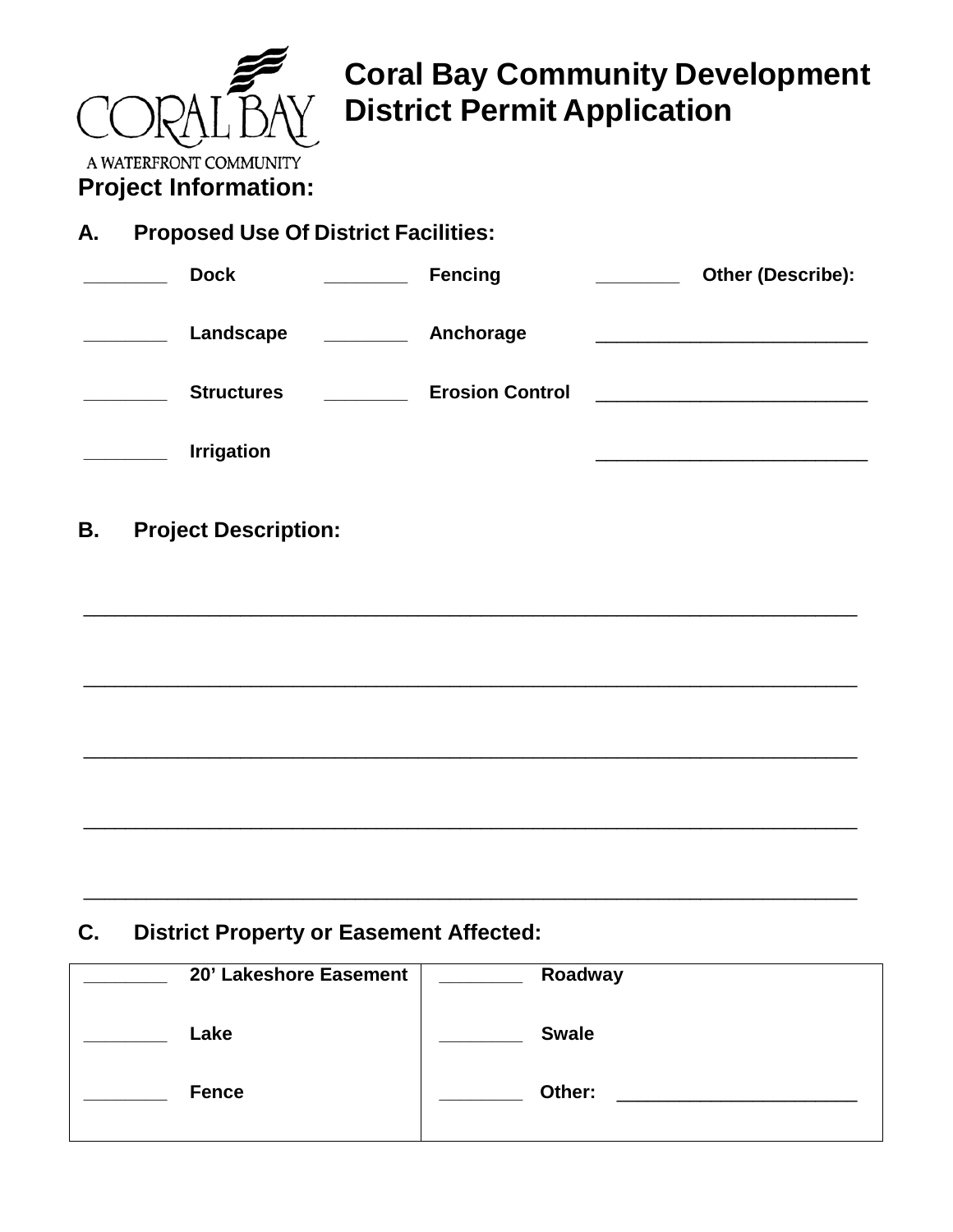

**Coral Bay Community Development District Permit Application**

**D. Project Location Sketch:**